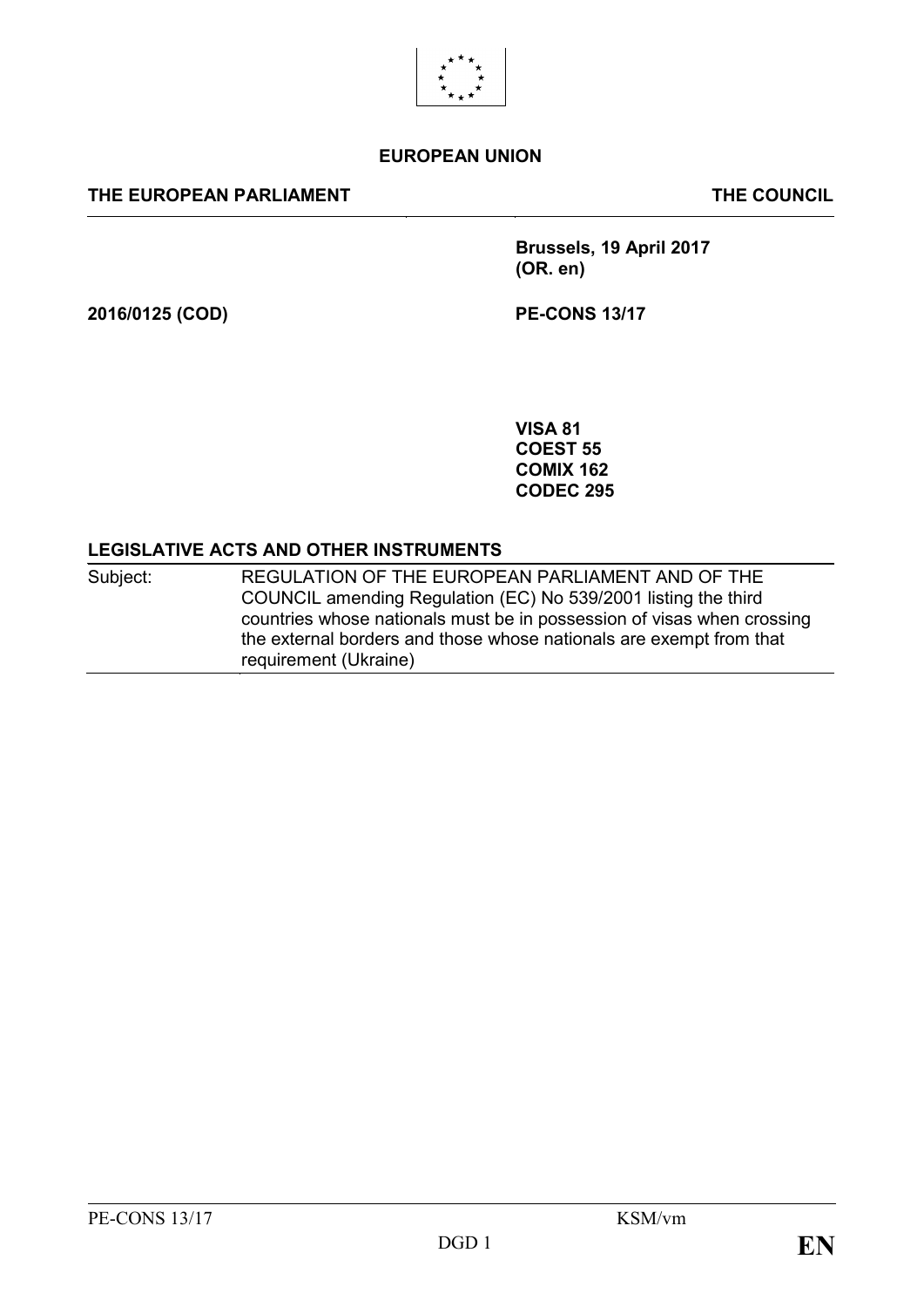# **REGULATION (EU) 2017/… OF THE EUROPEAN PARLIAMENT AND OF THE COUNCIL**

**of …**

# **amending Regulation (EC) No 539/2001 listing the third countries whose nationals must be in possession of visas when crossing the external borders and those whose nationals are exempt from that requirement (Ukraine)**

THE EUROPEAN PARLIAMENT AND THE COUNCIL OF THE EUROPEAN UNION,

Having regard to the Treaty on the Functioning of the European Union, and in particular point (a) of Article 77(2) thereof,

Having regard to the proposal from the European Commission,

After transmission of the draft legislative act to the national parliaments,

Acting in accordance with the ordinary legislative procedure**[1](#page-1-0)** ,

<span id="page-1-0"></span><sup>&</sup>lt;sup>1</sup> Position of the European Parliament of 6 April 2017 (not yet published in the Official Journal) and decision of the Council of ….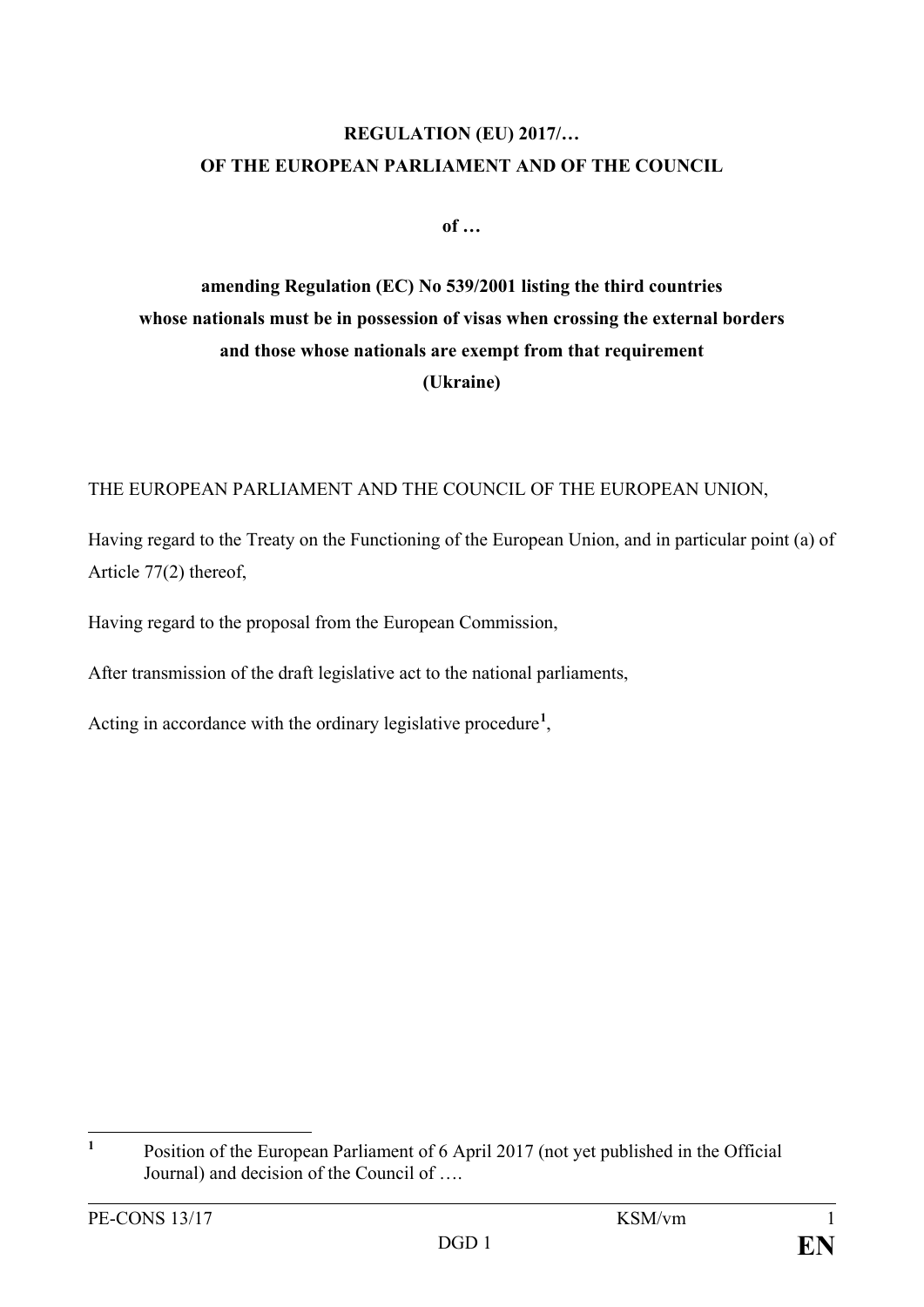# Whereas:

- (1) Council Regulation (EC) No 539/2001**[1](#page-2-0)** lists the third countries whose nationals must be in possession of a visa when crossing the external borders of the Member States and those whose nationals are exempt from that requirement. The composition of the lists of third countries in Annexes I and II should be, and should remain, consistent with the criteria set out in Regulation (EC) No 539/2001. References to third countries in respect of which the situation has changed as regards those criteria should be transferred from one annex to the other, as appropriate.
- (2) It is considered that Ukraine has met all the benchmarks set out in the Visa Liberalisation Action Plan presented to the Ukrainian Government in November 2010, and therefore fulfils the relevant criteria for its citizens to be exempted from the visa requirement when travelling to the territory of Member States. The continuous fulfilment by Ukraine of such criteria, especially on the fight against organised crime and corruption, will be duly monitored by the Commission in accordance with the relevant mechanism set out in Regulation (EC) No 539/2001.

<span id="page-2-0"></span><sup>&</sup>lt;sup>1</sup> Council Regulation (EC) No 539/2001 of 15 March 2001 listing the third countries whose nationals must be in possession of visas when crossing the external borders and those whose nationals are exempt from that requirement (OJ L 81, 21.3.2001, p. 1).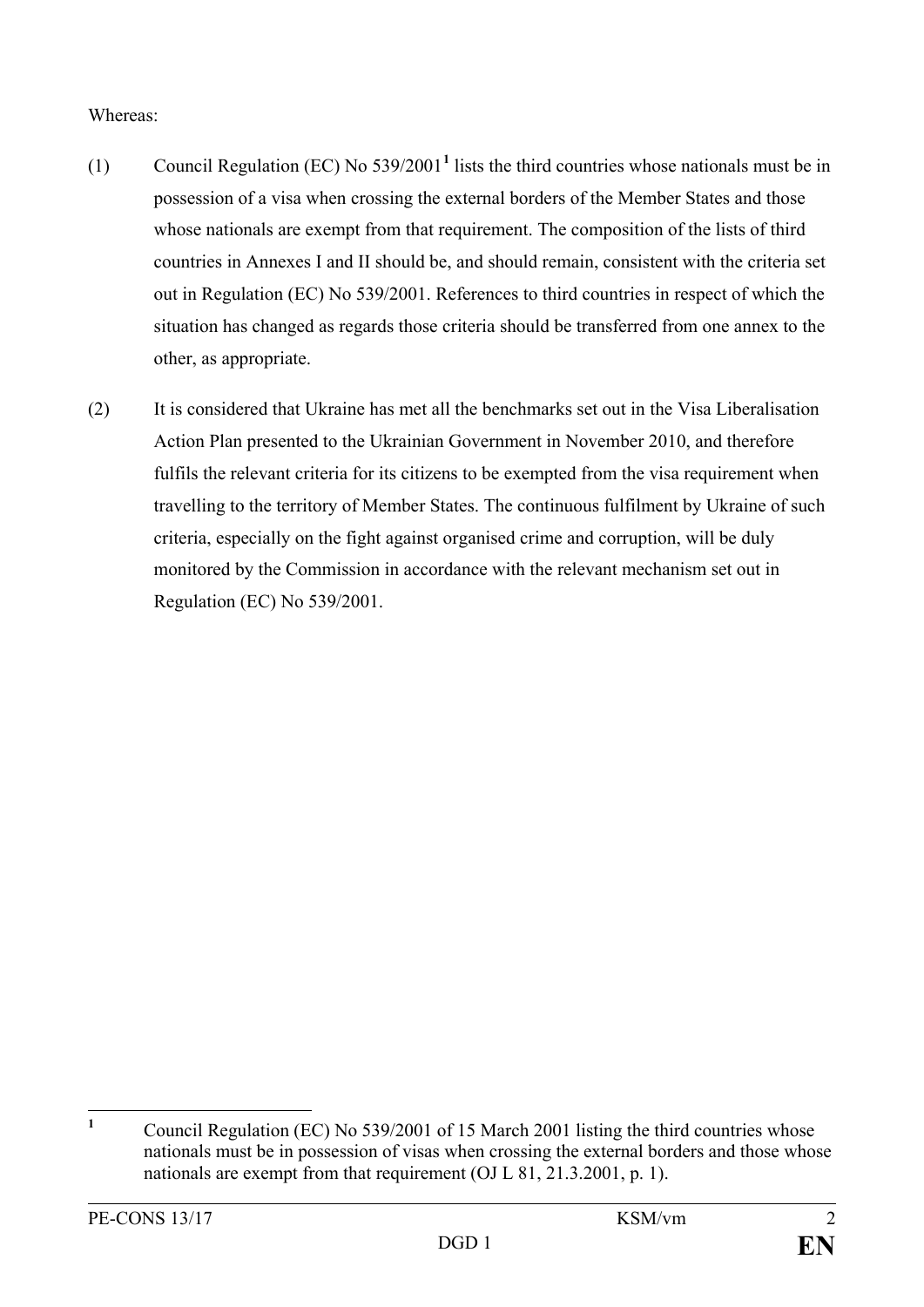- (3) The reference to Ukraine should thus be transferred from Annex I to Regulation (EC) No 539/2001 to Annex II thereto. That visa waiver should apply only to holders of biometric passports issued by Ukraine in line with the standards of the International Civil Aviation Organisation (ICAO).
- (4) This Regulation constitutes a development of the provisions of the Schengen *acquis* in which the United Kingdom does not take part, in accordance with Council Decision 2000/365/EC<sup>[1](#page-3-0)</sup>; the United Kingdom is therefore not taking part in the adoption of this Regulation and is not bound by it or subject to its application.
- (5) This Regulation constitutes a development of the provisions of the Schengen *acquis* in which Ireland does not take part, in accordance with Council Decision  $2002/192/EC^2$  $2002/192/EC^2$ ; Ireland is therefore not taking part in the adoption of this Regulation and is not bound by it or subject to its application.

<span id="page-3-0"></span>**<sup>1</sup>** Council Decision 2000/365/EC of 29 May 2000 concerning the request of the United Kingdom of Great Britain and Northern Ireland to take part in some of the provisions of the Schengen *acquis* (OJ L 131, 1.6.2000, p. 43).

<span id="page-3-1"></span><sup>&</sup>lt;sup>2</sup> Council Decision 2002/192/EC of 28 February 2002 concerning Ireland's request to take part in some of the provisions of the Schengen *acquis* (OJ L 64, 7.3.2002, p. 20).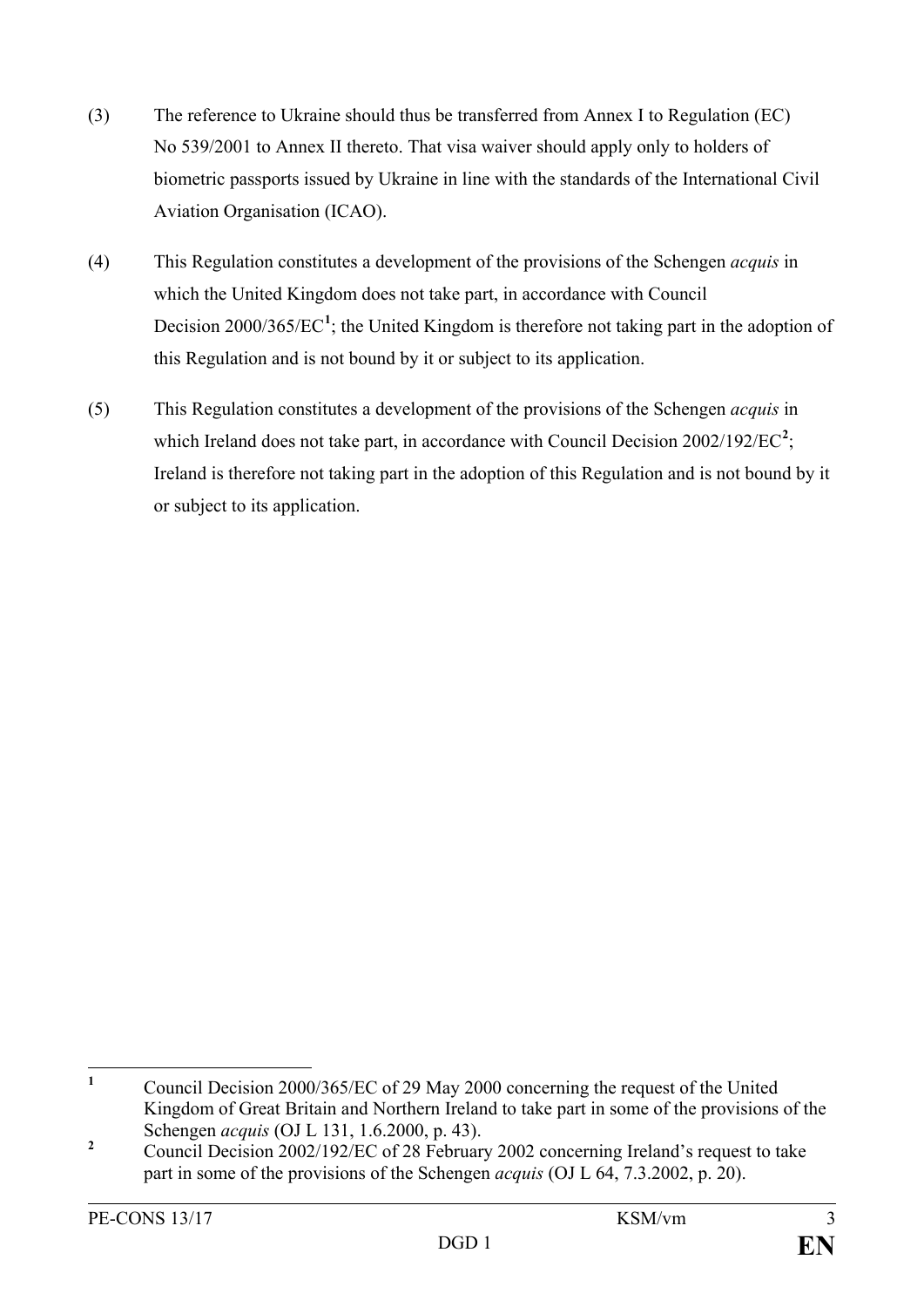- (6) As regards Iceland and Norway, this Regulation constitutes a development of the provisions of the Schengen *acquis* within the meaning of the Agreement concluded by the Council of the European Union and the Republic of Iceland and the Kingdom of Norway concerning the latters' association with the implementation, application and development of the Schengen *acquis***[1](#page-4-0)** which fall within the area referred to in Article 1, Point B of Council Decision 1999/437/EC<sup>[2](#page-4-1)</sup>.
- (7) As regards Switzerland, this Regulation constitutes a development of the provisions of the Schengen *acquis* within the meaning of the Agreement between the European Union, the European Community and the Swiss Confederation on the Swiss Confederation's association with the implementation, application and development of the Schengen *acquis***[3](#page-4-2)** , which fall within the area referred to in Article 1, point B of Decision 1999/437/EC read in conjunction with Article 3 of Council Decision 2008/146/EC**[4](#page-4-3)** .

<span id="page-4-0"></span><sup>&</sup>lt;sup>1</sup> OJ L 176, 10.7.1999, p. 36.

<span id="page-4-1"></span>**<sup>2</sup>** Council Decision 1999/437/EC of 17 May 1999 on certain arrangements for the application of the Agreement concluded by the Council of the European Union and the Republic of Iceland and the Kingdom of Norway concerning the association of those two States with the implementation, application and development of the Schengen *acquis* (OJ L 176, 10.7.1999, p. 31).

<span id="page-4-2"></span> $\frac{3}{\text{OJ L}}$   $\frac{53}{3}$ , 27.2.2008, p. 52.

<span id="page-4-3"></span>**<sup>4</sup>** Council Decision 2008/146/EC of 28 January 2008 on the conclusion, on behalf of the European Community, of the Agreement between the European Union, the European Community and the Swiss Confederation on the Swiss Confederation's association with the implementation, application and development of the Schengen *acquis* (OJ L 53, 27.2.2008, p. 1).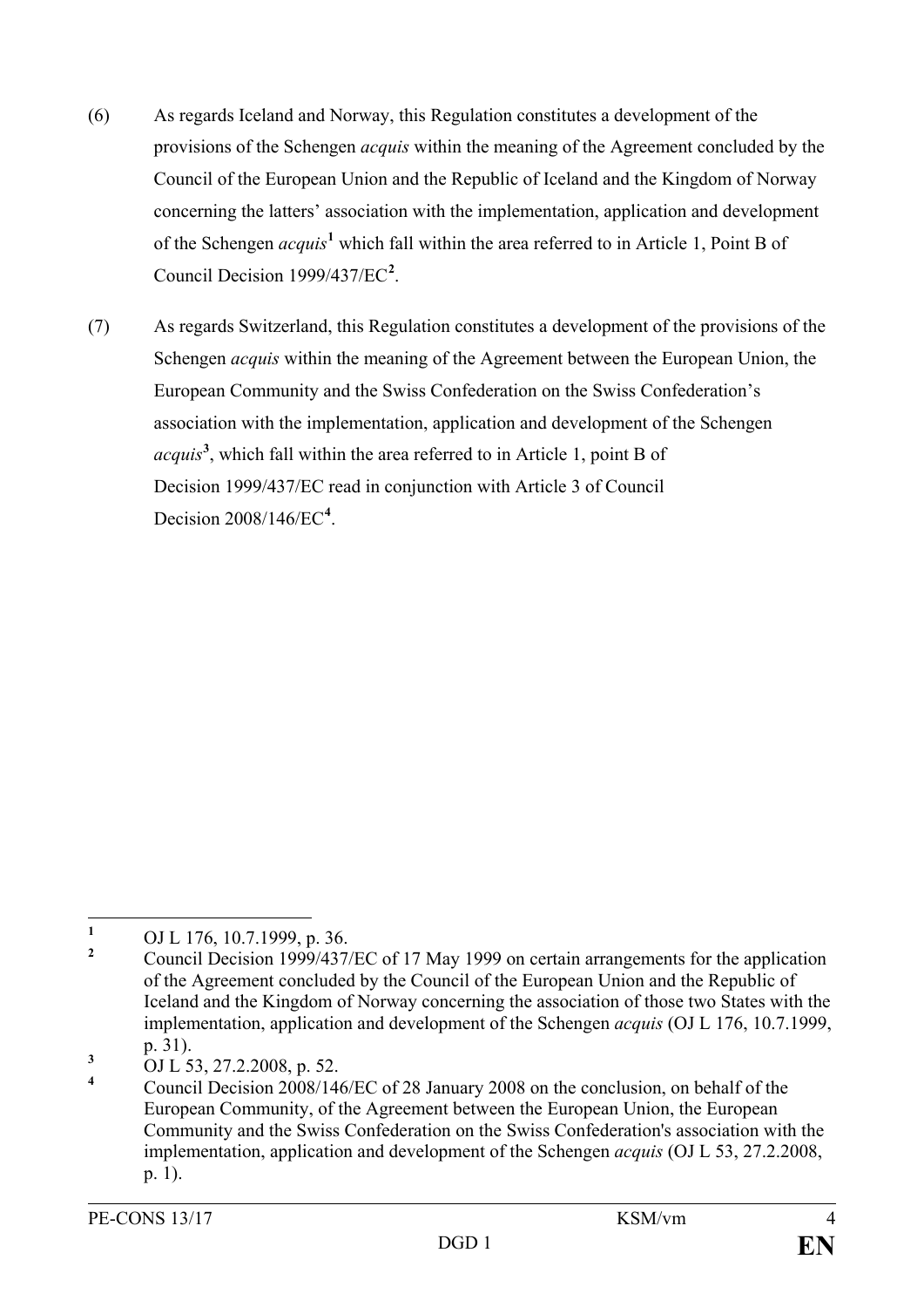(8) As regards Liechtenstein, this Regulation constitutes a development of the provisions of the Schengen *acquis* within the meaning of the Protocol between the European Union, the European Community, the Swiss Confederation and the Principality of Liechtenstein on the accession of the Principality of Liechtenstein to the Agreement between the European Union, the European Community and the Swiss Confederation on the Swiss Confederation's association with the implementation, application and development of the Schengen *acquis*<sup>[1](#page-5-0)</sup>, which fall within the area referred to in Article 1, point B of Decision 1999/437/EC read in conjunction with Article 3 of Council Decision [2](#page-5-1)011/350/EU<sup>2</sup>,

HAVE ADOPTED THIS REGULATION:

<span id="page-5-0"></span><sup>&</sup>lt;sup>1</sup> OJ L 160, 18.6.2011, p. 21.

<span id="page-5-1"></span>**<sup>2</sup>** Council Decision 2011/350/EU of 7 March 2011 on the conclusion, on behalf of the European Union, of the Protocol between the European Union, the European Community, the Swiss Confederation and the Principality of Liechtenstein on the accession of the Principality of Liechtenstein to the Agreement between the European Union, the European Community and the Swiss Confederation on the Swiss Confederation's association with the implementation, application and development of the Schengen *acquis*, relating to the abolition of checks at internal borders and movement of persons (OJ L 160, 18.6.2011, p. 19).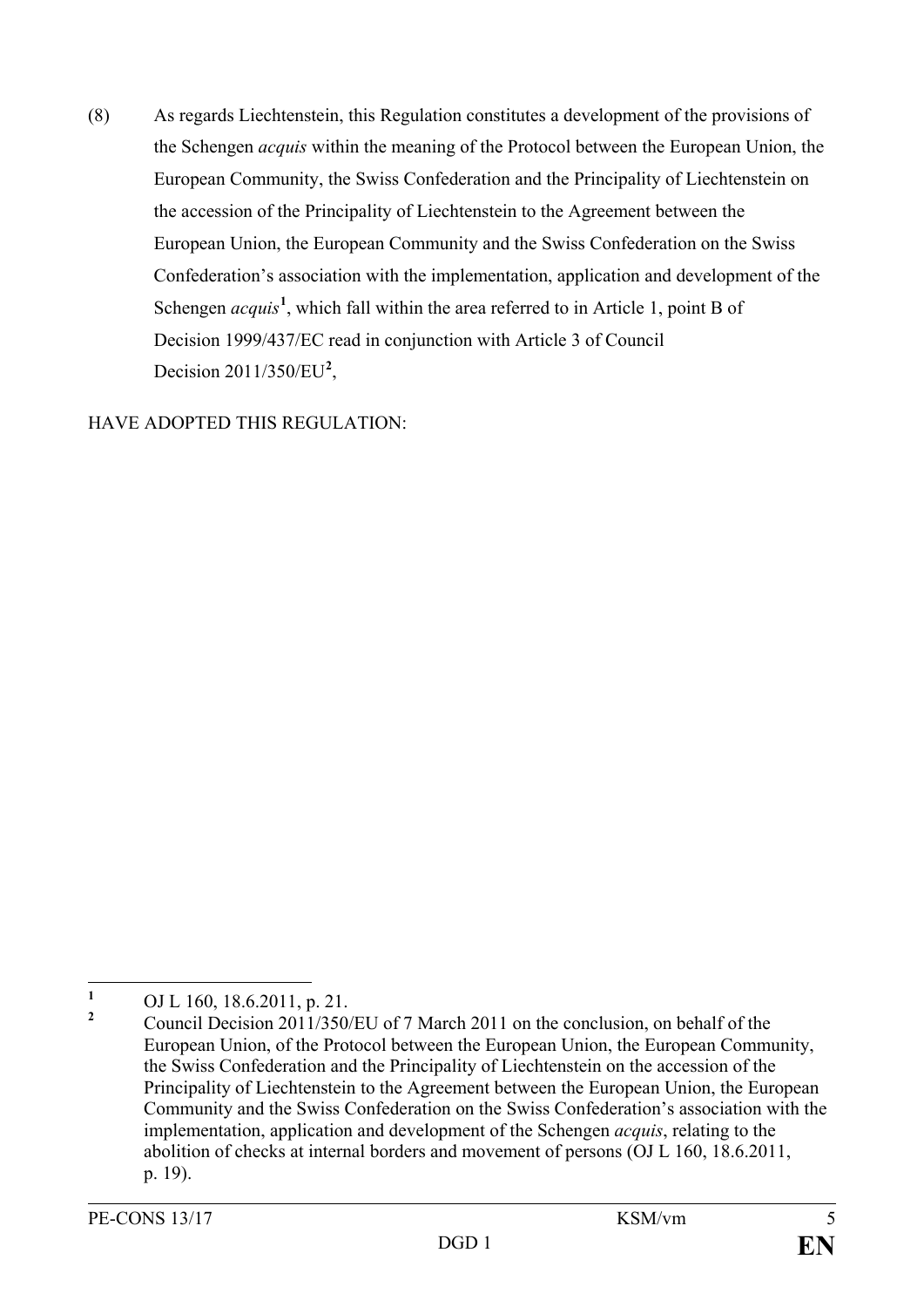## *Article 1*

Regulation (EC) No 539/2001 is amended as follows:

- (a) in Annex I, Part 1 ('STATES'), the reference to Ukraine is deleted.
- (b) in Annex II, Part 1 ('STATES'), the following reference is inserted:

'Ukraine\*

 $\mathcal{L}_\text{max}$  . The set of the set of the set of the set of the set of the set of the set of the set of the set of the set of the set of the set of the set of the set of the set of the set of the set of the set of the set

\* The visa waiver is limited to the holders of biometric passports issued by Ukraine in line with standards of the International Civil Aviation Organisation (ICAO).'.